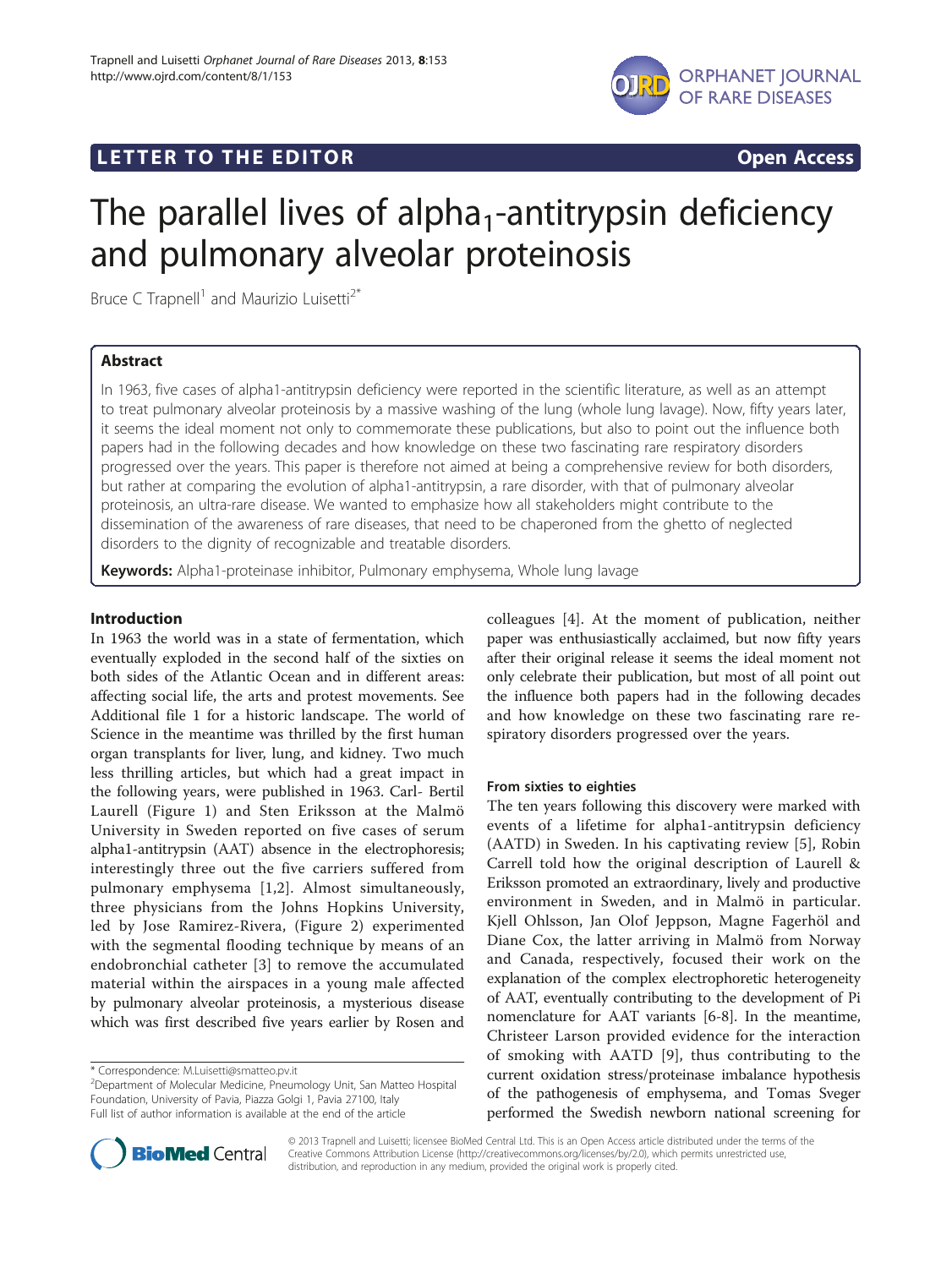<span id="page-1-0"></span>

AATD, a hallmark event in the epidemiology of the disorder [\[10](#page-4-0)]. To complete the Scandinavian perspective, the same investigators detected the inclusion of AAT within hepatocytes of AATD subjects with liver disease [[11\]](#page-4-0), a finding that was however anticipated a few years before by Dr Sharp and colleagues in the US [\[12](#page-4-0)].

The next decade was equally productive for AATD research. On the one hand, the reactive site of AAT was identified, as well as its vulnerability to oxidant stress [[13,14](#page-4-0)]. On the other hand, the crystallographic structure of AAT was elucidated and the first hypothesis was proposed that AATD was due to a structural perturbation hampering the extracellular secretion of the mature protein [[15,16\]](#page-4-0). From the molecular perspective, the mid-eighties were marked by successful cloning and



Figure 2 José Ramirez Rivera with a young pulmonary staff member at University of Puerto Rico, 2012.

sequencing of the human AAT gene (currently named SERPINA1), and the identification of the point mutation underlying the AATD Z variant [\[17,18](#page-4-0)]. In the meantime, reports of longitudinal studies progressively improved our knowledge on the natural history and clinical phenotypes of individuals with AATD-associated clinical conditions [[19\]](#page-4-0). The decade ended with the hallmark study on the feasibility of purified protein replacement therapy in AATD deficiency subjects [\[20](#page-4-0)].

The two decades following the original whole lung lavage (WLL) description were not so eventful. The major advance achieved during this period, as reported by Seymour and Presneill in their review [[21](#page-4-0)], was the progressive improvement of the original washing technique described by Ramirez-Rivera, which matured into the WLL as we know it today [[22](#page-4-0)]: the adoption of general anesthesia, the progressive increase of fluid volume, the usefulness of chest percussion, ending with the successful lavage of both lungs in the same session. Most papers published in this period were anecdotal studies of the disorder, they did however contribute to the expansion of our knowledge. Interestingly, some of these reports, although not directly addressing the pathogenesis of PAP, pointed to some aspects of the disease heterogeneity and development. The induction of proteinosis in the animal model of silica exposure [[23](#page-4-0)], and the report on PAP occurrence in a subjects with heavy exposure to aluminum dust [\[24\]](#page-4-0), as well as the report on rare cases of PAP in patients with hematological malignant disease [[25](#page-4-0)] foresaw some of the forms of secondary PAP. The report on familial clustering of cases of PAP [\[26](#page-4-0)] described the occurrence of hereditary proteinosis, whereas the presence of newborn PAP as a cause of neonatal respiratory distress syndrome [[27](#page-4-0)] first reported the so called PAP-like forms due to surfactant protein genetic abnormalities. Pathogenesis of the most common form of PAP, referred to as idiopathic, was unknown at that time, and bound to remain so for several decades, but David W Golde in 1976 focused his attention on the defective activity of lipid-laden macrophages [[28\]](#page-4-0), a cell that eventually was recognized to play a pivotal role in the development of PAP. In their paper published in 1984, William Claypool and colleagues [[29](#page-4-0)] reviewed the current status of knowledge on pathogenesis and management of PAP: they carefully described their experience with 34 PAP patients, the single lung, whole lavage technique, and reviewed possible steps in PAP pathogenesis, concluding that the pathophysiology of surfactant disorders such as PAP would challenge scientists and physicians in the future: this held true for at least 10 more years.

#### The next twenty years : form nineties to 2010

Progress in the study of AATD from 1990 to 2010 proceeded in different directions. The AATD disease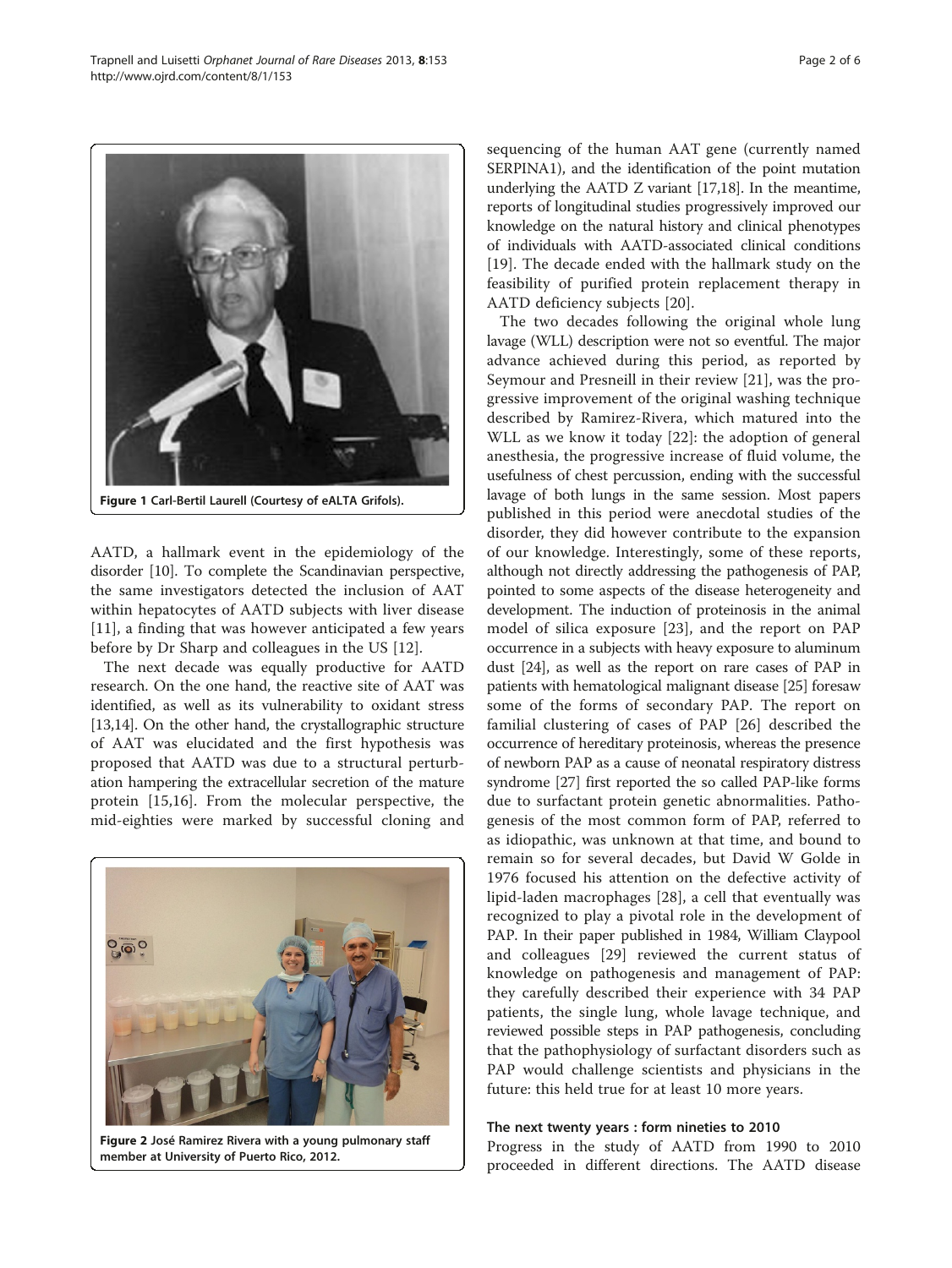mechanism underwent progressive clarification. The most frequent AAT variant associated with severe deficiency,  $Glu<sup>342</sup> Lys$ , also referred to as PI\*Z, was shown to form polymers and accumulate within hepatocytes [\[30\]](#page-4-0), causing the deficiency in the bloodstream. This led to the hypothesis of a divergent mechanism for lung and liver disease in AATD: a deficiency mechanism ("loss-offunction") in lung disease, and an add-on, related to the misfolding of the protein ("gain-of-function"), a conformational mechanism in liver disease [[31,32](#page-4-0)]. This Manichean view was however complicated by evidence that PI\*Z polymers may also be detected and likely produced within the lung [[33\]](#page-4-0), thus suggesting that the add-on mechanism could also contribute to lung disease. A large series of AATD patients were studied in the United States and United Kingdom during this period, and greatly contributed to our knowledge on the clinical presentation and natural history of lung disease associated with AATD, in terms of mortality,  $FEV<sub>1</sub>$  decline, and exacerbations [\[34-36\]](#page-4-0), as well as the associated liver disease [[37](#page-4-0)]. The epidemiology of AATD received great attention after the publication of the worldwide analysis by Fredrick de Serres: in his estimation, albeit in part refined in numerous subsequent publications, ca. 30,000,000 individuals are at risk for adverse health effects due to different AATD genotypes [\[38](#page-4-0)]. Replacement therapy with  $i.\nu$ . infusion of purified human plasma protein was licensed in the last decade of the Twentieth Century, and progressively became available. As a result, thousands of patients with lung disease associated with AATD have been safely treated [[39,40\]](#page-4-0): a meta-analysis of observational studies confirmed efficacy with the decreasing decline of lung function in treated patients with an initial  $FEV<sub>1</sub>$  between 30 and 65% predicted [\[41](#page-5-0)]. A number of alternative treatments for AATD have been proposed, ranging from inhalation therapy to recombinant and transgenic AAT, from gene therapy to regenerative medicine [[42-45\]](#page-5-0): none of these options has so far gone beyond the experimental stage. AATD played a critical role in the last two decades in building one of the most long-lived and respected hypotheses for the development of common pulmonary emphysema: the theory of an imbalance between proteinases and proteinase inhibitors, took shape, which evolved over the years, with the biochemical evidence of emphysema in subjects lacking AAT [\[46](#page-5-0)].

At the beginning of the last 1990's, compared with AATD, PAP lagged behind in terms of knowledge on pathogenesis. But it quickly made up for lost time: in 1994 two papers demonstrated simultaneously and serendipitously that mice lacking GM-CSF (granulocyte-macrophage colony-stimulating factor) developed a lung disease similar to human PAP [[47](#page-5-0),[48](#page-5-0)]. These data showed that GM-CSF is critical for surfactant homeostasis in the lung, leading to subsequent studies and evidence that PAP was

related to impaired surfactant catabolism by alveolar macrophages [\[49](#page-5-0)]. However the etiology of surfactant impairment in PAP remained unexplained until 1999, when Koh Nakata and coworkers demonstrated the presence of polyclonal, neutralizing anti-GM-CSF autoantibodies (GMAbs) in patients with "idiopathic" PAP [[50](#page-5-0)]. Shortly thereafter, the pathogenesis of PAP in GM-CSF-deficient mice was elucidated in a study demonstrating that pulmonary GM-CSF is required for the terminal differentiation of alveolar macrophages [\[51\]](#page-5-0). Subsequently, passive transfer studies in non-human primates injected with purified human PAP patient-derived GMAbs provided proof of their role in pathogenesis of PAP in humans (and of the critical role of GM-CSF in terminal differentiation of alveolar macrophages in primates) [[52](#page-5-0)]. These and other studies helped to define the previously designated "idiopathic" PAP as an autoimmune disorder and led to a new classification of surfactant disorders, including secondary PAP and rare forms of hereditary PAP [[53](#page-5-0)]. The progressive evolution and improvements in the WLL technique over the years dramatically changed the natural course of the disease, which was originally charged with a mortality of approximately 30%, it progressively became a disease with a substantially favorable prognosis [[21\]](#page-4-0). In the 70% of PAP patients a single WLL is enough to provide a prolonged period free of disease and/or symptoms [\[54\]](#page-5-0). Although WLL is a relatively safe procedure in experienced hands, it is however an invasive procedure, not exempt from severe complications. Therefore based on novel pathogenesis insights, novel therapeutic options have sprung [[55\]](#page-5-0). To restore appropriate GM-CSF signaling, impaired by the presence of GMAbs, supplementation with exogenous recombinant GM-CSF has been proposed, first by subcutaneous injection, and then by inhalation [\[56](#page-5-0),[57\]](#page-5-0); results were substantially better with the latter delivery method. Considering the mechanisms underlying the autoimmune form of PAP, a biological approach seemed reasonable. An open-label trial investigating Rituximab treatment which depletes the CD20 B-cell population provided intriguing, preliminary results [\[58\]](#page-5-0).

## Achievements in the first fifty years and expectations for the future

As with any anniversary, retrospection and introspection are in order. We should address the basic question: what contributions have been made during these 50 years to our understanding and management of these two rare respiratory diseases (Figure [3](#page-3-0)). The answer is largely positive, although with understandable differences:

 AATD and PAP are both rare respiratory disorders, but with remarkable differences in prevalence, now recognized at: 33/100,000 for AATD and 0.7/1100.000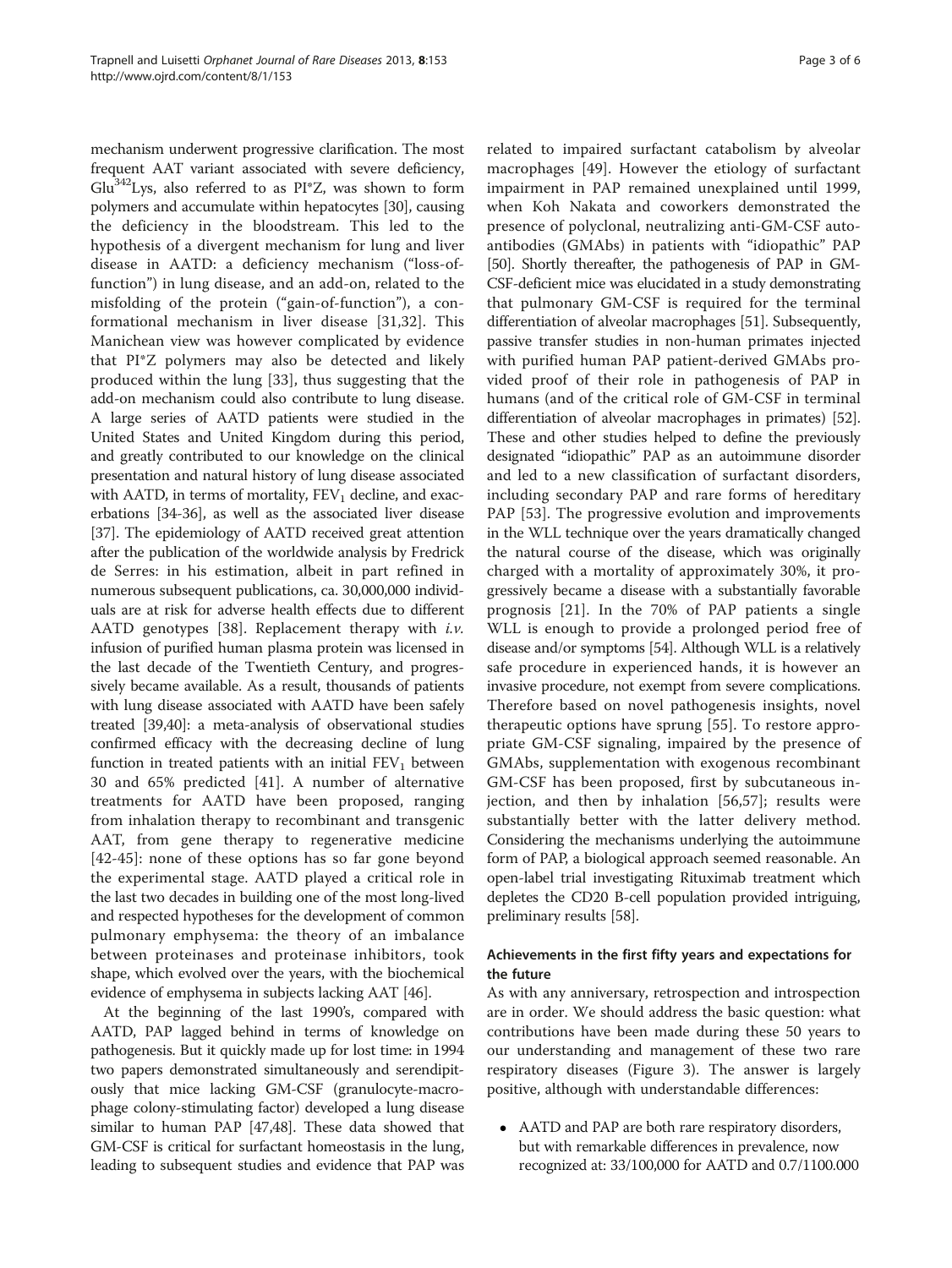<span id="page-3-0"></span>

for PAP [[59,60\]](#page-5-0). PAP thus ranks among ultra-rare diseases (i.e. rare disease with a prevalence < 1/ 100,000 individuals).

- In spite of this difference, although a formal registry for PAP is not available, published data for more than 1,000 PAP patients are available [[61](#page-5-0)]. On the other hand, two large registries for AATD are active, one in the US (Alpha-1 Research Registry), and the second is an international registry (Alpha One International Registry, AIR) [\[62\]](#page-5-0), with about a total of 9,500 AATD patients enrolled. Such a large series of patients will contribute to a better understanding of the natural history of both diseases.
- A marked difference is however evident in molecular epidemiology data, since we have a comprehensive view for AATD [\[63\]](#page-5-0), whereas PAP data are scattered and incomplete.
- Large diagnostic programs for AATD have been established over the last two decades in Western countries [[64\]](#page-5-0), with consolidated diagnostic flow-charts for genetic testing, and new programs are currently going to be implemented in Eastern Europe, whereas for PAP we are at the early stage of establishment of reference centers in the US and Europe. However we are at a satisfactory stage, compared with the very recent past.
- Powerful patient-advocacy groups for AATD are active both in the US [[65](#page-5-0)] and Europe, whereas a PAP patient organization is present only in the US [[66](#page-5-0)] and its activity is very limited.
- Thousands of AATD patients are currently on replacement therapy in both the Americas and in Europe; in contrast, WLL is not a standardized procedure, and is available only in selected centers. A worldwide census of centers with experience

performing WLL [[67](#page-5-0)] hopefully will represent the first step toward standardizing the procedure.

 Last, but not least: the search for surrogate markers to prove efficacy of replacement therapy in AATD, has greatly contributed to the development of computed tomography-based lung densitometry [[68-70\]](#page-5-0), a technique likely to be implemented in common emphysema [\[71\]](#page-5-0) for testing new potentially active drugs.

Major review articles are available for both disorders: at least three for AATD, covering different aspects of the disease [\[72](#page-5-0)-[75\]](#page-5-0), and one for PAP (75).

On a final note, we would like to express our expectations for the coming years. The AATD community is anxiously waiting for unbiased proof of efficacy for replacement therapy and, in turn, an alignment in accessibility to therapy among European countries. Research will hopefully address alternatives to plasma purification of AAT, in order to improve efficacy, reduce costs, and broaden availability: inhalation delivery, recombinant AAT, as well as regenerative medicine, and drugs able to correct misfolded AAT are all under active investigation, as stated above. On the other hand, it is desirable that detection programs reduce the huge gap between diagnosed and estimated individuals with severe AATD, making epidemiology data more robust. The path for PAP is understandably longer, but hopefully not winding. Registries, standards of care, networks/centers of excellence, precise epidemiology (does ultra-rare status stem from ignorance?), patient advocacy for PAP are still in the embryonic stage. Lessons from AATD should be extended to PAP, with the hope that it will share the same interest as AATD: biological treatments will hopefully help achieve this goal. This would definitely bring PAP out of the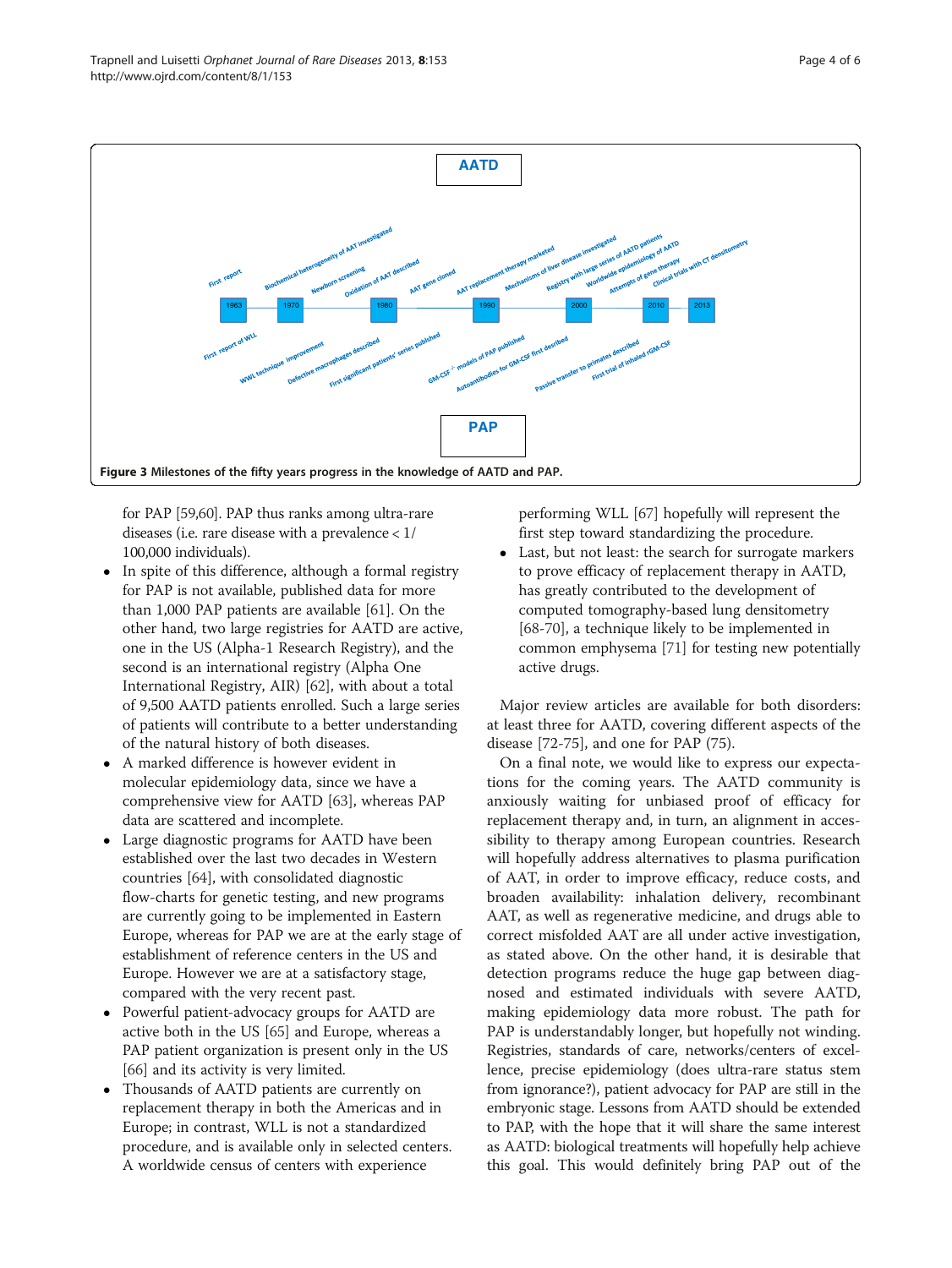<span id="page-4-0"></span>ghetto of neglected diseases, bringing it the parallel with AATD, converging into the dignity of rare diseases with equal awareness. It is hoped that such a process does not require fifty more years.

## Additional file

[Additional file 1:](http://www.biomedcentral.com/content/supplementary/1750-1172-8-153-S1.docx) Historic landscape.

#### Competing interests

The authors declare that they have no competing interests.

#### Authors' contributions

The paper has conceived and written by ML and BCT. They both approved this version to be published.

#### Acknowledgments

The authors are deeply grateful to their coworkers in Cincinnati and Pavia, respectively, for their continuing dedication over the years in the management, and assessment of patients with AATD and PAP, and for the enthusiasm, and skillfulness poured in the translational research for these two rare respiratory disorders. This paper has been in part supported by the Italian Agency for Medicines (AIFA) project for Independent Research 2007 (FARM7MCPK4), from E-Rare Project 2009 (EuPAPNet), from the Scientific Direction of the San Matteo Hospital Foundation of Pavia, and from an unrestricted grant from Grifols Inc.

#### Author details

<sup>1</sup>Cincinnati Children Hospital Medical Center, Cincinnati, OH, USA. 2 Department of Molecular Medicine, Pneumology Unit, San Matteo Hospital Foundation, University of Pavia, Piazza Golgi 1, Pavia 27100, Italy.

#### Received: 2 August 2013 Accepted: 12 September 2013 Published: 30 September 2013

#### References

- Laurell C-B, Eriksson S: The electrophoretic α1- globulin pattern of serum in α1-antitrypsin deficiency. Scand J Clin Lab Invest 1963, 15:132–140.
- 2. Eriksson S, Laurell C-B: A new abnormal serum globulin alpha-1 antitrypsin. Acta Chem Scand 1963, 17:150–153.
- 3. Ramirez RJ, Schultz RB, Dutton RE: Pulmonary alveolar proteinosis. A new technique and rationale for treatment. Arch Int Med 1963, 112:173–185.
- 4. Rosen SH, Castelman B, Liebow AA: Pulmonary alveolar proteinosis. N Engl J Med 1958, 258:1123–1142.
- 5. Carrell RW: What we owe to α1- antitrypsin and to Carl-Bertil Laurell. COPD 2004, 1:71–84.
- 6. Fagerhol MK, Laurell C-B: The polymorphism of prealbumins' and α1-antitrypsin in human sera. Clin Chim Acta 1967, 16:199–203.
- 7. Fagerhol MK: The Pi system. Genetic variants of α1-antitrypsin. Ser Haematol 1968, 1:153–161.
- 8. Cox DW: New variants of α1-antitrypsin: comparison of Pi phenotypng techniques. Am J Hum Genet 1981, 33:354-365.
- 9. Larsson C: Natural history and life expectancy in severe alpha1-antitrypsin deficiency, PiZ. Acta Med Scand 1978, 204:345–351.
- 10. Sveger T: Liver disease in alpha1-antitrypsin deficiency detected by screening of 200,000 infants. N Eng J Med 1976, 294:1316–1321.
- 11. Jeppsson J-O, Larsson C, Eriksson S: Characterization of α1-antitrypsin in the inclusion bodies from the liver in α1-antitrypsin deficiency. N Engl J Med 1975, 293:576–579.
- 12. Sharp HL, Bridges RA, Krivit W, Freier EF: Cirrhosis associated with alpha-1 antitrypsin deficiency: a previously unrecognized and inherited disorder. J Lab Clin Med 1969, 73:934–939.
- 13. Johnson D, Travis J: Structural evidence for methionine at the reactive site of human a-1- proteinase inhibitor. J Biol Chem 1978, 253:7142-7144.
- 14. Johnson D, Travis J: The oxidative inactivation of human alpha-1proteinase inhibitor. Further evidence for methionine at the reactive center. J Biol Chem 1979, 254:4022–4026.
- 15. Carrell RW: a1-antitrypsin: molecular pathology, leukocytes and tissue damage. J Clin Invest 1986, **78:**1427-1431.
- 16. Loebermann H, Tokuoka R, Deisenhofer J, Huber R: Human α1-proteinase inhibitor. Crystal structure analysis of two crystal modifications, molecular model and preliminary analysis of the implications for function. J Mol Biol 1984, 177:531–556.
- 17. Long GL, Chandra I, Woo SLC, Davie EW, Kurachi K: Complete sequence of the cDNA for human α1-antitrypsin and the gene for the S variant. Biochemistry 1984, 23:4828–4837.
- 18. Nukiwa T, Satoh K, Brantly ML, Ogushi F, Fells GA, Courtney M, Crystal RG: Identification of a second mutation in the protein coding sequence of the Z-type alpha1-antitrypsin gene. J Biol Chem 1986, 261:15989–15994.
- 19. Buist AS, Burrows B, Eriksson S, Mittman C, Wu M: The natural history of air-flow obstruction in PiZ emphysema. Report of an NHLBI Workshop. Am Rev Respir Dis 1983, 127(suppl):43-45.
- 20. Wewers MD, Casolaro MA, Sellers S, Swayze SC, McPhaul KM, Crystal RG: Replacement therapy for alpha1-antitrypsin deficiency associated with emphysema. N Engl J Med 1987, 316:1055–1062.
- 21. Seymour JF, Presneill JJ: Pulmonary alveolar proteinosis. Progress in the first 44 years. Am J Respir Crit Care Med 2002, 166:215-235.
- 22. Ramirez J, Kieffer RF Jr, Ball WC Jr: Bronchopulmonary lavage in man. Ann Intern Med 1965, 63:819-828.
- 23. Happleston AG: Animal model of human disease. Pulmonary alveolar lipo-proteinosis. Animal model : silica – induced pulmonary alveolar lipo-proteinosis. Am J Pathol 1975, 78:171–174.
- 24. Miller RR, Churg AM, Hutcheon M, Lom S: Pulmonary alveolar proteinosis and aluminium dust exposure. Am Rev Respir Dis 1984, 130:312–315.
- 25. Bedrossian CW, Luna MA, Conklin RH, Miller WC: Alveolar proteinosis as a consequence of immunosuppression. A hypothesis based on clinical and pathologic observations. Hum Pathol 1980, 11(Suppl 5):527-535.
- 26. Teja K, Cooper PH, Squires JE, Schanatterly PT: Pulmonary alveolar proteinosis in four siblings. M Engl J Med 1981, 305:1390–1392.
- 27. Coleman M, Dehler LP, Sibley RK, Burke BA, l'Heureux PR, Thompson TR: Pulmonary alveolar proteinosis : an uncommon cause of chronic neonatal respiratory distress. Am Rev Respir Dis 1980, 121:583–586.
- 28. Golde DW, Territo M, Finley TN, Cline MJ: Defective lung macrophages in pulmonary alveolar proteinosis. Ann Intern Med 1976, 85:304–309.
- 29. Claypool WD, Rogers RM, Matuschak GM: Update on the clinical diagnosis, management, and pathogenesis of pulmonary alveolar proteinosis (phospholipidosis). Chest 1984, 85:550–558.
- Lomas DA, Evans DL, Finch JT, Carrell RW: The mechanism of Z a1antitrypsin accumulation in the liver. Nature 1992, 357:605–607.
- 31. Le A, Graham KS, Sifers RN: Intracellular degradation of the transportimpaired human PiZ α1-antitrypsin variant. Biochemical mapping of the degradative event among compartments in the secretory pathway. J Biol Chem 1990, 265:14001-14007.
- 32. Wu Y, Whitman I, Molmenti E, Moore K, Hippenmeyer P, Perlmutter DH: A lag in intracellular degradation of mutant α1-antitrypsin correlates with liver disease phenotype in homozygous PiZZ α1-antitrypsin deficiency. PNAS 1994, 91:9014-9018.
- 33. Gooptu B, Lomas DA: Polymers and inflammation : disease mechanisms of the serpinopathies. J Exp Med 2008, 205:1529-1534.
- 34. The Alpha-1-Antitrypsin Deficiency Registry Study Group: Survival and FEV1 decline in individuals with severe deficiency of alpha1- antitrypsin. Am J Respir Crit Care Med 1998, 158:49-59.
- 35. Dowson LJ, Guest PJ, Stockley RA: Longitudinal changes in physiological, radiological, and health status measurements in alpha (1)-antitrypsin deficiency and factors associated with decline. Am J Respir Crit Care Med 2001, 164:1805–1809.
- 36. Needham M, Stockley RA: Exacerbations in alpha (1)-antitrypsin deficiency. Eur Respir J 2005, 25:992–1000.
- 37. Dawwas MF, Davies SE, Griffths WJH, Lomas DA, Alexander GJ: Prevalence and risk factors for liver involvement in individuals with PIZZ-related lung disease. Am J Respir Crit Care Med 2013, 187:502–508.
- 38. De Serres FJ: Worldwide racial and ethnic distribution of α1-antitrypsin deficiency. Chest 2002, 122:1818–1829.
- 39. Habusriwil H, Stockley RA: Alpha1-antitrypsin replacement therapy: current status. Curr Opin Pulm Med 2006, 12:125–131.
- 40. Tonelli AR, Brantly ML: Augmentation therapy in alpha1-antitrypsin deficiency: advances and controversies. Ther Adv Respir Dis 2010, 4:289–312.